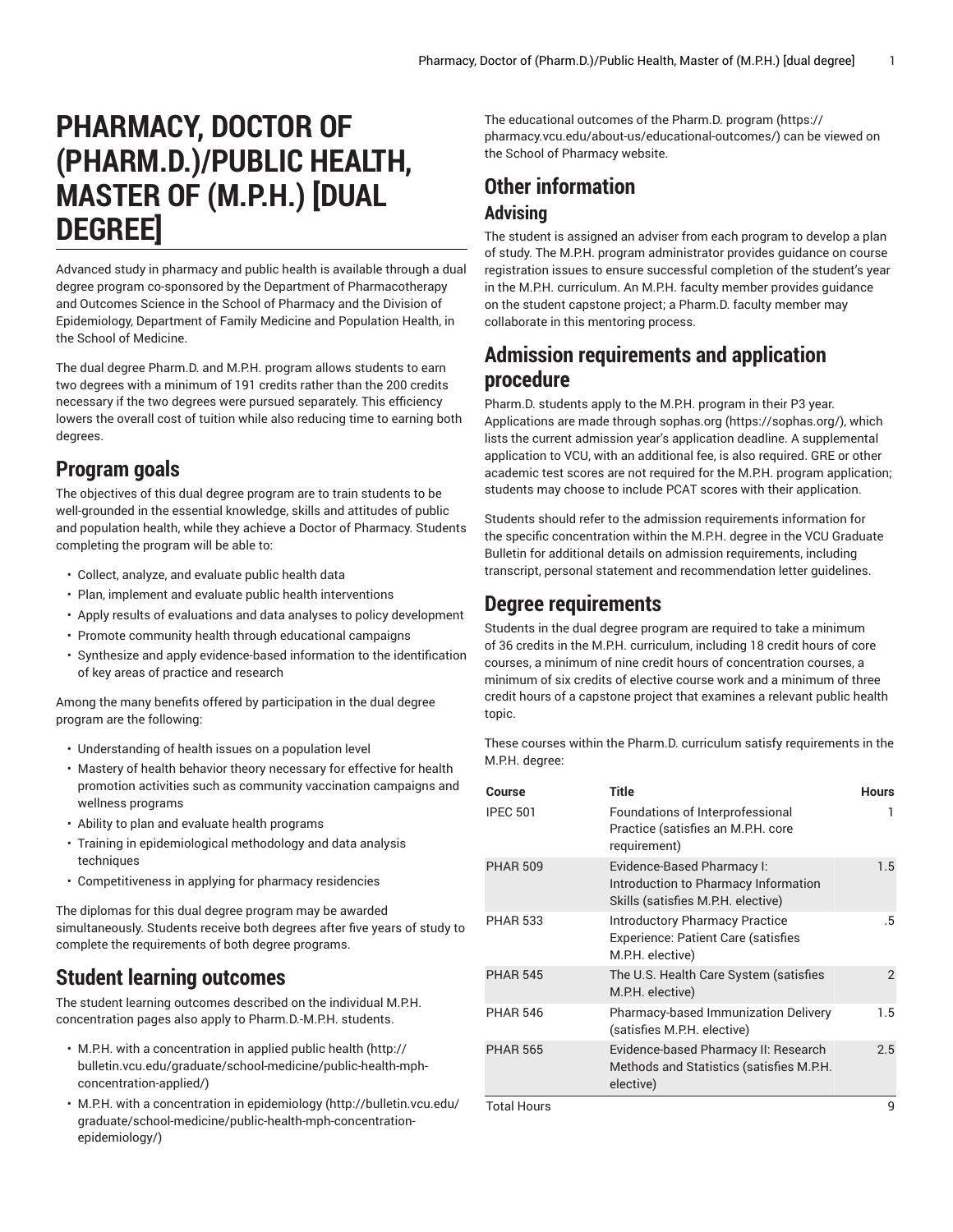Students receive both degrees after five years of study to complete the requirements of both degree programs.

| <b>Curriculum requirements for the dual degree</b> |                                                                                                          |                |  |  |
|----------------------------------------------------|----------------------------------------------------------------------------------------------------------|----------------|--|--|
| <b>Course</b>                                      | <b>Title</b>                                                                                             | <b>Hours</b>   |  |  |
| <b>Pharm.D. requirements</b>                       |                                                                                                          |                |  |  |
| <b>IPEC 501</b>                                    | Foundations of Interprofessional<br>Practice (satisfies M.P.H. requirement)                              | 1              |  |  |
| <b>IPEC 502</b>                                    | Interprofessional Quality Improvement<br>and Patient Safety                                              | 1              |  |  |
| <b>IPEC 561</b>                                    | <b>IPE Virtual Geriatric Case</b>                                                                        | 2              |  |  |
| <b>MEDC 527</b>                                    | Basic Pharmaceutical Principles for the<br><b>Practicing Pharmacist</b>                                  | 3              |  |  |
| <b>MEDC 533</b>                                    | Pharmacognosy                                                                                            | $\mathbf{2}$   |  |  |
| <b>MEDC 542</b>                                    | Biotechnology-derived Therapeutic<br>Agents                                                              | 1              |  |  |
| <b>MEDC 543</b>                                    | Clinical Chemistry for the Pharmacist                                                                    | 1              |  |  |
| <b>MEDC 553</b>                                    | Concepts in the Medicinal Chemistry of<br><b>Therapeutics Agents</b>                                     | 1              |  |  |
| <b>PCEU 507</b>                                    | Pharmaceutics and Biopharmaceutics I                                                                     | 3              |  |  |
| <b>PCEU 508</b>                                    | Pharmacokinetics                                                                                         | 3              |  |  |
| <b>PCEU 509</b>                                    | Pharmaceutics and Biopharmaceutics<br>Ш                                                                  | 3              |  |  |
| <b>PCEU 615</b>                                    | <b>Applied Pharmacokinetics</b>                                                                          | 2.5            |  |  |
| <b>PHAR 501</b>                                    | <b>Pharmaceutical Calculations</b>                                                                       | 1              |  |  |
| <b>PHAR 509</b>                                    | Evidence-Based Pharmacy I:<br>Introduction to Pharmacy Information<br>Skills (satisfies M.P.H. elective) | 1.5            |  |  |
| <b>PHAR 513</b>                                    | <b>Contemporary Pharmacy Practice</b>                                                                    | $\overline{2}$ |  |  |
| <b>PHAR 515</b>                                    | Continuous Professional Development I                                                                    | 1              |  |  |
| <b>PHAR 523</b>                                    | <b>Foundations I</b>                                                                                     | 1.5            |  |  |
| <b>PHAR 524</b>                                    | <b>Foundations II</b>                                                                                    | 1.5            |  |  |
| <b>PHAR 526</b>                                    | <b>Community Pharmacy Practice</b>                                                                       | 2              |  |  |
| <b>PHAR 529</b>                                    | <b>Clinical Therapeutics Module:</b><br>Introduction to Special Populations                              | 2              |  |  |
| <b>PHAR 530</b>                                    | <b>Introductory Pharmacy Practice</b><br><b>Experience: Community Practice</b>                           | 4              |  |  |
| <b>PHAR 532</b>                                    | <b>Introductory Pharmacy Practice</b><br><b>Experience: Hospital Practice</b>                            | 3              |  |  |
| <b>PHAR 533</b>                                    | <b>Introductory Pharmacy Practice</b><br><b>Experience: Patient Care (satisfies</b><br>M.P.H. elective)  | .5             |  |  |
| <b>PHAR 534</b>                                    | <b>Foundations III</b>                                                                                   | 1.5            |  |  |
| <b>PHAR 535</b>                                    | <b>Foundations IV</b>                                                                                    | 1.5            |  |  |
| <b>PHAR 540</b>                                    | Self-Care and Alternative and<br><b>Complementary Treatments</b>                                         | 2.5            |  |  |
| <b>PHAR 541</b>                                    | Patient Assessment in Pharmacy<br>Practice                                                               | $\overline{2}$ |  |  |
| <b>PHAR 544</b>                                    | <b>Clinical Therapeutics Module:</b><br>Cardiovascular                                                   | 4.5            |  |  |
| <b>PHAR 545</b>                                    | The U.S. Health Care System (satisfies<br>M.P.H. elective)                                               | $\overline{2}$ |  |  |
| <b>PHAR 546</b>                                    | Pharmacy-based Immunization Delivery                                                                     | 1.5            |  |  |
| <b>PHAR 549</b>                                    | <b>Personalized Medicine</b>                                                                             | 1              |  |  |
|                                                    |                                                                                                          |                |  |  |

| <b>PHAR 555</b>            | <b>Clinical Therapeutics Module:</b><br>Endocrinology                                 | 2.5            |
|----------------------------|---------------------------------------------------------------------------------------|----------------|
| <b>PHAR 556</b>            | <b>Clinical Therapeutics Module:</b><br>Neurology                                     | $\overline{4}$ |
| <b>PHAR 565</b>            | Evidence-based Pharmacy II: Research                                                  | 2.5            |
|                            | Methods and Statistics (satisfies M.P.H.<br>elective)                                 |                |
| <b>PHAR 566</b>            | Evidence-based Pharmacy III: Drug<br><b>Literature Evaluation</b>                     | $\overline{2}$ |
| <b>PHAR 602</b>            | <b>Clinical Therapeutics Module:</b><br>Psychiatry                                    | 3              |
| <b>PHAR 603</b>            | <b>Clinical Therapeutics Module:</b><br>Respiratory/Immunology                        | 2.5            |
| <b>PHAR 604</b>            | <b>Clinical Therapeutics Module:</b><br><b>Infectious Diseases</b>                    | 4.5            |
| <b>PHAR 605</b>            | <b>Clinical Therapeutics Module:</b><br>Hematology/Oncology                           | 2.5            |
| <b>PHAR 606</b>            | <b>Clinical Therapeutics Module:</b><br>Nephrology/Urology                            | 2              |
| <b>PHAR 607</b>            | <b>Clinical Therapeutics Module:</b><br>Dermatology/EENT                              | $\overline{2}$ |
| <b>PHAR 615</b>            | <b>Continuous Professional Development</b><br>$\mathbf{H}$                            | 1              |
| <b>PHAR 618</b>            | <b>Clinical Therapeutics Module:</b><br>Gastrointestinal/Nutrition                    | 2.5            |
| <b>PHAR 619</b>            | Clinical Therapeutics Module: Women's<br>Health/Bone                                  | 2              |
| <b>PHAR 620</b>            | <b>Clinical Therapeutics Module: Critical</b><br>Care/Toxicology and Complex Patients | 2.5            |
| <b>PHAR 621</b>            | Pharmacoeconomics                                                                     | 2              |
| <b>PHAR 640</b>            | <b>Foundations V</b>                                                                  | 1.5            |
| <b>PHAR 645</b>            | <b>Foundations VI</b>                                                                 | 1.5            |
| <b>PHAR 652</b>            | <b>Health Promotion and Communication</b><br>in Pharmacy Practice                     | 2.5            |
| <b>PHAR 660</b>            | <b>Community Pharmacy Practice</b><br>Management II                                   | 2              |
| <b>PHAR 715</b>            | <b>Continuous Professional Development</b><br>Ш                                       | $\mathbf{1}$   |
| <b>PHAR 724</b>            | Pharmacy Law                                                                          | 2.5            |
| <b>PHAR 730</b>            | <b>Continuous Professional Development</b><br>IV                                      | .5             |
| <b>PHAR 760</b>            | Acute Care Pharmacy Practice I                                                        | 5              |
| <b>PHAR 761</b>            | <b>Advanced Hospital Pharmacy Practice</b>                                            | 5              |
| <b>PHAR 763</b>            | Ambulatory Care Pharmacy Practice                                                     | 5              |
| <b>PHAR 765</b>            | Elective I                                                                            | 5              |
| <b>PHAR 766</b>            | Elective II                                                                           | 5              |
| <b>PHAR 767</b>            | <b>Clinical Selective I</b>                                                           | 5              |
| <b>PHAR 768</b>            | <b>Advanced Community Pharmacy</b><br>Practice                                        | 5              |
| <b>PHAR 773</b>            | Acute Care Pharmacy Practice II                                                       | 5              |
| <b>PHTX 606</b>            | Introduction to Pharmacology of<br><b>Therapeutic Agents</b>                          | 1              |
| <b>Electives</b>           |                                                                                       | 5              |
| M.P.H. requirements        |                                                                                       |                |
| · M.P.H. core requirements |                                                                                       |                |